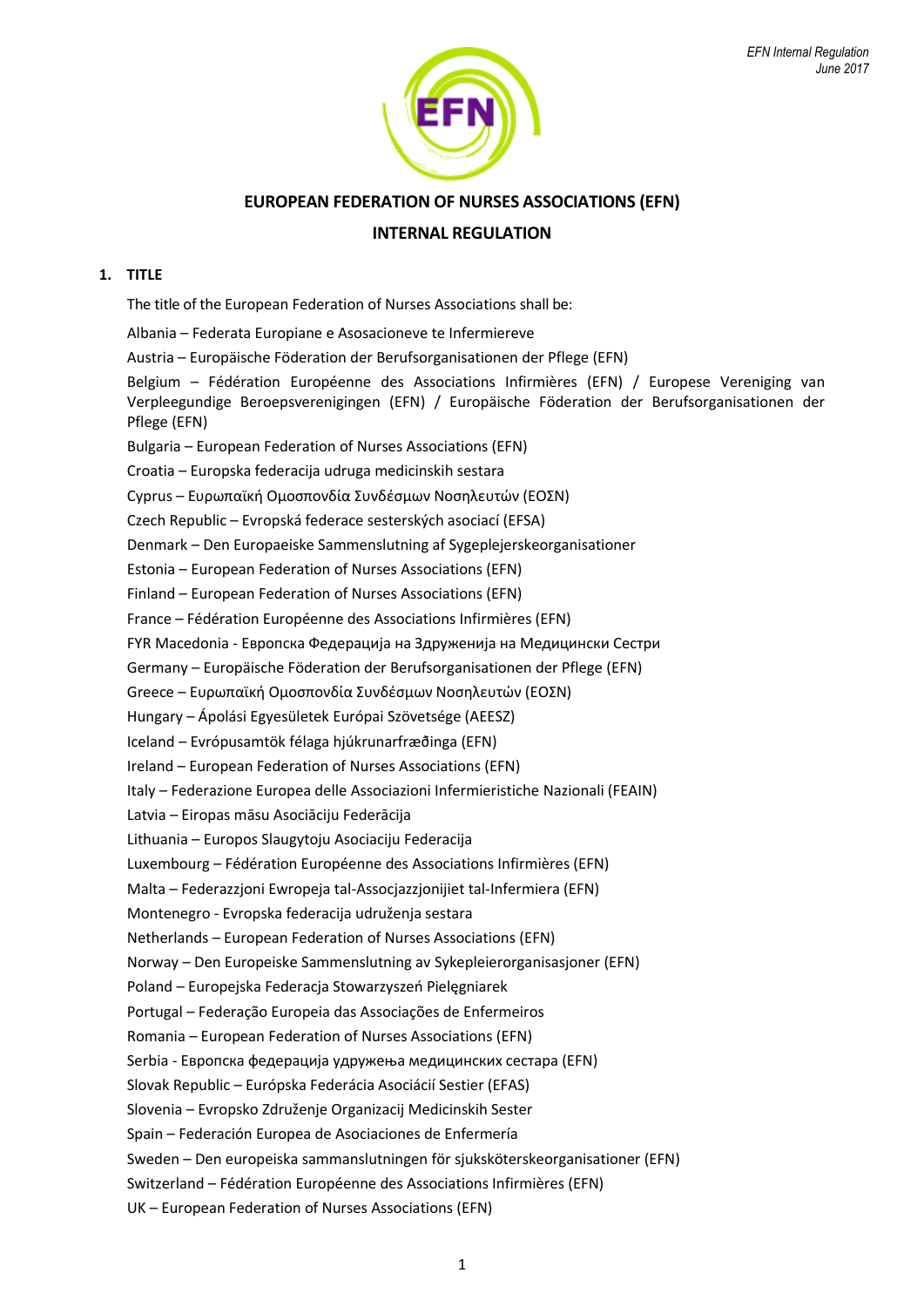## **2. WORKING LANGUAGE**

The working language of the European Federation of Nurses Associations (EFN) in the General Assembly and the Executive Committee meetings is English.

The language used for all official documents pertaining to the Belgian authorities shall be in one of the official languages of Belgium.

## **3. MEMBERSHIP AND REPRESENTATION**

## **a) Membership**

Any National Nurses Association/Organisation (NNA) or section of National Healthcare Workers Association/Organisation fulfilling the criteria as set out in Article 6 of the European Federation of Nurses Associations (EFN) Constitution, may apply for membership, which shall be granted after the process of accreditation has been completed and agreed on by the General Assembly (see 8 b).

Related to the criteria 6.1.a (Article  $6 -$  European Federation of Nurses Associations (EFN) Constitution), a 'nurse' is a person who has completed a nursing education programme and is qualified and authorised in her country to practise as a nurse *(Ref. ICN Definition)*.

Related to the criteria 6.1.b (Article  $6$  – European Federation of Nurses Associations (EFN) Constitution), 'independent of government' means free from control in action and judgement. An organisation is considered independent when the government can in no way control the decisions of that organisation.

Related to the criteria 6.1.d (Article  $6$  – European Federation of Nurses Associations (EFN) Constitution), 'controlled by nurses' means that individual members of the applicant National Nurses Association/Organisation (NNA) or section of National Healthcare Workers Association/Organisation, elect the governance board of the applicant National Nurses Association/Organisation (NNA) or section of National Healthcare Workers Association/Organisation, and that the governance board gains its authority from its members and speaks on nursing matters on behalf of its members. Within the governance body of the applicant National Nurses Association/Organisation (NNA) or section of National Healthcare Workers Association/Organisation, at least 60% of the members must be nurses, and the person representing the association/organisation within the European Federation of Nurses Associations (EFN) have to be a nurse.

### **b) Procedure for Accreditation of European Federation of Nurses Associations (EFN) membership**

On the basis of a written request to the European Federation of Nurses Associations (EFN) from an applicant National Nurses Association/Organisation (NNA) or section of National Healthcare Workers Association/Organisation, the following procedures shall be followed, in receiving, considering and approving requests for membership:

- 1. The General Secretary shall provide the applicant with a form enquiring to indicate:
	- the mission and main activities of the organisation applying for membership;
		- a commitment to share the aims and objectives of the European Federation of Nurses Associations (EFN);
		- a commitment to pay annual fees
- 2. The applicant National Nurses Association/Organisation (NNA) or section of National Healthcare Workers Association/Organisation will also be required to provide an assurance that their association/organisation complies with the European Federation of Nurses Associations (EFN) membership criteria. The applicant shall be asked to provide copies of their constitution and of their latest annual accounts. The members of the European Federation of Nurses Associations (EFN) from the applicant's country shall be asked to express their views on the application.
- 3. On the basis of a properly completed membership application form, accompanied by the necessary documents, the European Federation of Nurses Associations (EFN) General Secretary shall present the information provided by the applicant association/organisation to the Executive Committee for acceptance, which shall decide whether or not to recommend the application to the General Assembly.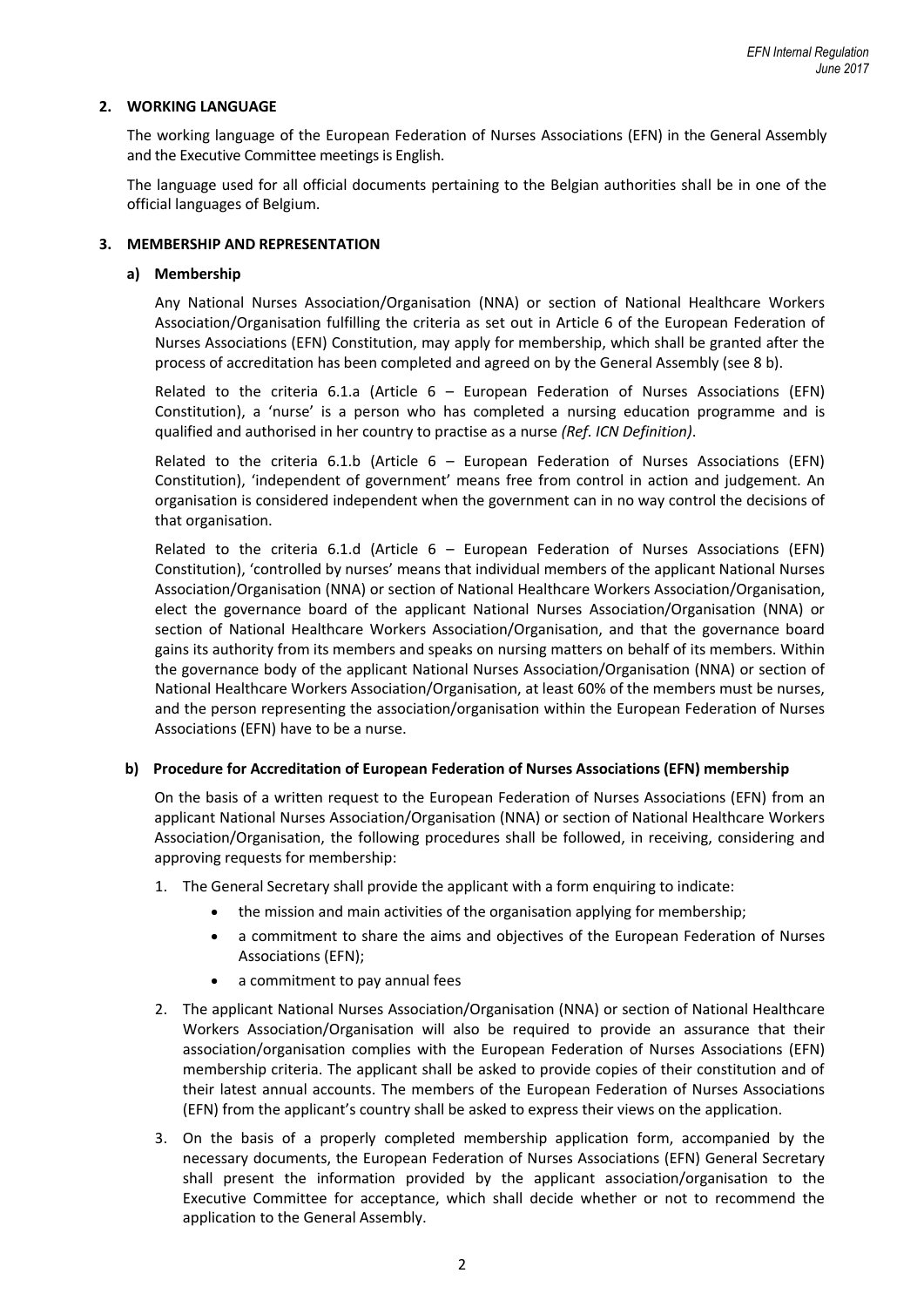- 4. If in doubt of compliance with the European Federation of Nurses Associations (EFN) membership criteria, the General Secretary and two other persons, appointed by the Executive Committee, shall visit the applicant National Nurses Association/Organisation (NNA) or section of National Healthcare Workers Association/Organisation in its home country and report back on the specific information requested by the Executive Committee.
- 5. The Executive Committee shall present the application for approval by the General Assembly together with the background information requested.
- 6. Proposals to admit new members have to be approved by the General Assembly, by simple majority.
- 7. Any National Nurses Association/Organisation (NNA) or section of National Healthcare Workers Association/Organisation whose application for membership has been rejected, either by the General Secretary or by the Executive Committee, shall have the right to appeal to, and to be heard by, the Executive Committee or the General Assembly respectively.
- 8. Decisions of the General Assembly regarding the approval and rejection of an application for membership are final. National Nurses Associations/Organisations (NNAs) or section of National Healthcare Workers Association/Organisation rejected will not be eligible to reapply for one year from the date that the decision is taken.
- 9. Membership will be effective by the first day of the month following the decision taken by the General Assembly, and the membership fee for the current year will be calculated as a portion of a full year membership fee (e.g. 10/12 if membership becomes effective by 1 March, 6/12 if membership becomes effective by 1 July etc.).

## **c) Representation of the members**

The members are represented by the delegates and the substitute delegates, appointed by their National Nurses Association/Organisation (NNA) or section of National Healthcare Workers Association/Organisation. For EFN, these appointed delegates and substitute delegates are the only representatives of the members.

If a member revokes the mandate of his delegate and/or substitute delegate, he will give notice to the Executive Committee; from this notice, the revoked delegate and/or substitute delegate can no longer represent the National Nurses Association/Organisation (NNA) or section of National Healthcare Workers Association/Organisation in EFN.

If a member is no longer represented by its delegate and substitute delegate due to the revocation of the mandate, he will appoint a new delegate and/or substitute delegate. They can replace the revoked delegates and/or substitute delegates as soon as the National Nurses Association/Organisation (NNA) or section of National Healthcare Workers Association/Organisation has given notice of their replacement to the Executive Committee.

## **4. GENERAL ASSEMBLY**

### **a) Place and time**

At its final meeting in any year, the General Assembly shall normally agree the dates of meetings for the next year. The meetings are to be held in Brussels. One ordinary meeting each year may be held in a place other than Brussels.

## **b) Proxy**

A member of the European Federation of Nurses Associations (EFN) who cannot be present in the meeting where a decision/vote is taking place may request, prior to the meeting, to the EFN Brussels Office, a written proxy, and nominate another member of the European Federation of Nurses Associations (EFN) to represent and vote for him/her. A member of the European Federation of Nurses Associations (EFN) can only represent one other member of the European Federation of Nurses Associations (EFN) by proxy. A proxy is valid only for the meeting for which it has been given. All the proxies should be announced at the beginning of the meeting.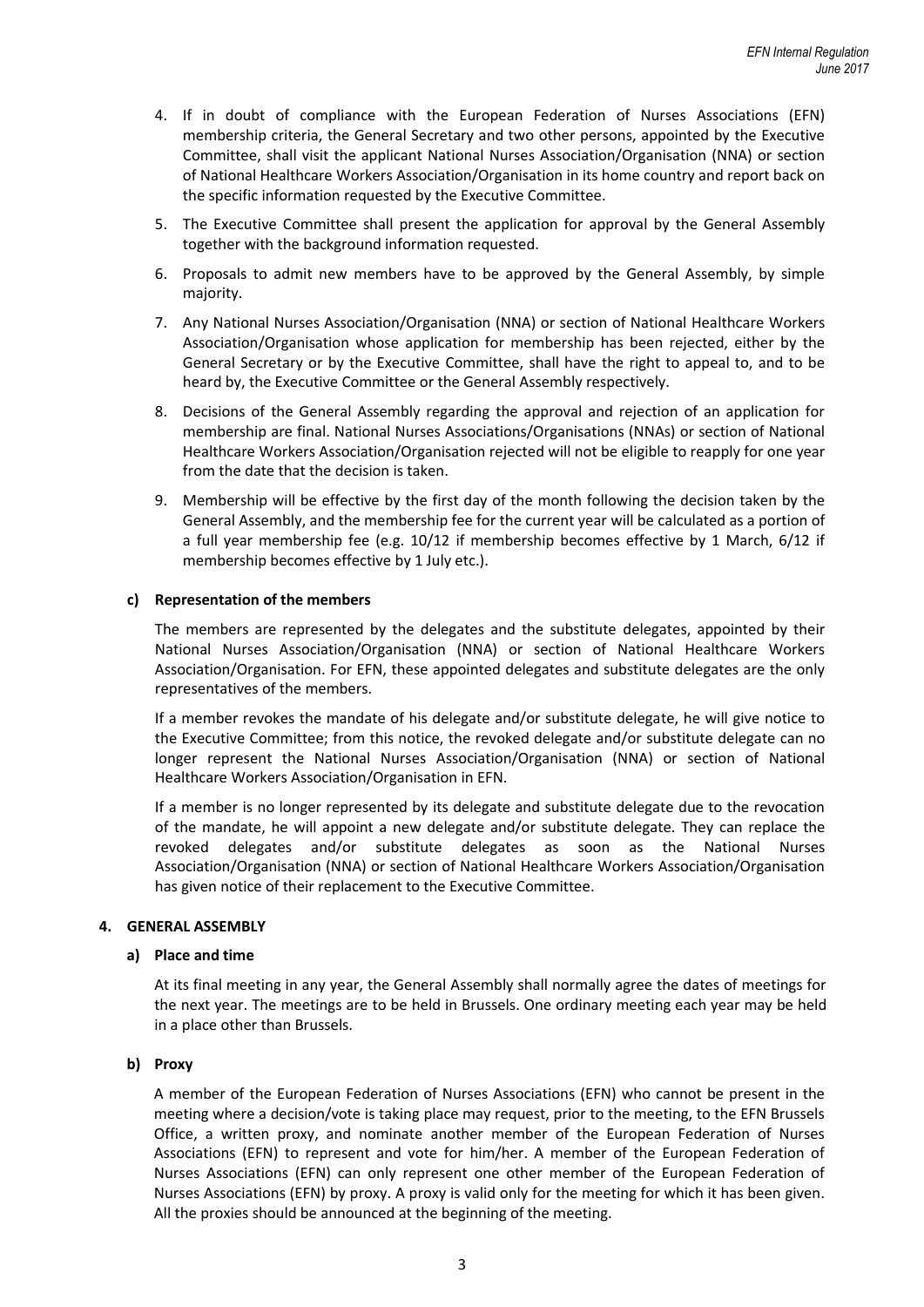## **c) Agenda and other documentation**

It shall be the duty of the General Secretary to prepare the agenda and annexes.

Any delegate may submit an item for inclusion on the agenda. Such items, accompanied by the appropriate documentation, shall be submitted to the General Secretary, not less than one month prior to the date of the meeting. The material shall be submitted in English. In the event that such items are submitted after the last ordinary Executive Committee meeting prior to the General Assembly where the items are to be discussed, an extraordinary Executive Committee meeting shall be convened to prepare the items for the General Assembly.

The agenda and annexes and any other documentation relating to items on the agenda shall be circulated by the General Secretary to all those who have the right of attendance at meetings so that they are received not less than two weeks before the date of the meeting.

### **d) Minutes of the General Assembly**

The General Secretary prepares the minutes of the General Assembly. After approval by the President, the minutes will be circulated to all the members and observers of the European Federation of Nurses Associations (EFN) no later than 6 weeks after the meeting.

### **e) Experts**

The President may agree to invite an expert or experts to attend a meeting in order to provide expert opinion in respect of a specific item or items on the agenda. The European Federation of Nurses Associations (EFN) shall cover the expenses of any person so attending.

#### **f) Technical Advisor to the EFN member**

A delegate may be assisted by a technical adviser at General Assembly meetings. The technical adviser may speak but not vote on behalf of the delegate. In the event that both the delegate and substitute delegate are unable to attend, a technical adviser may attend to speak on behalf of the member association, but not take part in voting. All costs for such technical advisers shall be covered by the National Nurses' Association/Organisation (NNA) and/or section of National Healthcare Workers Associations/Organisations.

### **5. EXECUTIVE COMMITTEE**

- a) The Executive Committee meetings will take place in the EFN Brussels Office, or by electronic means, unless otherwise decided by the Executive Committee.
- b) The dates for the Executive Committee meetings shall be decided by the Executive Committee.
- c) The General Secretary provides the agenda and any necessary documents two weeks in advance of the meeting.
- d) In case an extraordinary meeting will be convened by the President or any two other members of the Executive Committee, the agenda and any necessary documents shall be communicated two weeks in advance of the meeting.
- e) The minutes of the meetings will be drawn up by the General Secretary and sent to the President for verification. After approval by the President, and the Executive Committee, the minutes will be circulated to the members of the European Federation of Nurses Associations (EFN).

#### **6. NOMINATION AND ELECTION OF THE EXECUTIVE COMMITTEE MEMBERS**

a) Not less than two months before the date of the meeting at which the election is to take place, the General Secretary shall send to each member association/organisation of the European Federation of Nurses Associations (EFN) a form indicating clearly the vacant position to which it relates. The member association shall complete the form if it wishes to nominate a candidate from its National Nurses Association/Organisation (NNA) or the section of National Healthcare Workers Associations/Organisations for the particular vacant position. The form shall state the date by which it must be returned to the General Secretary.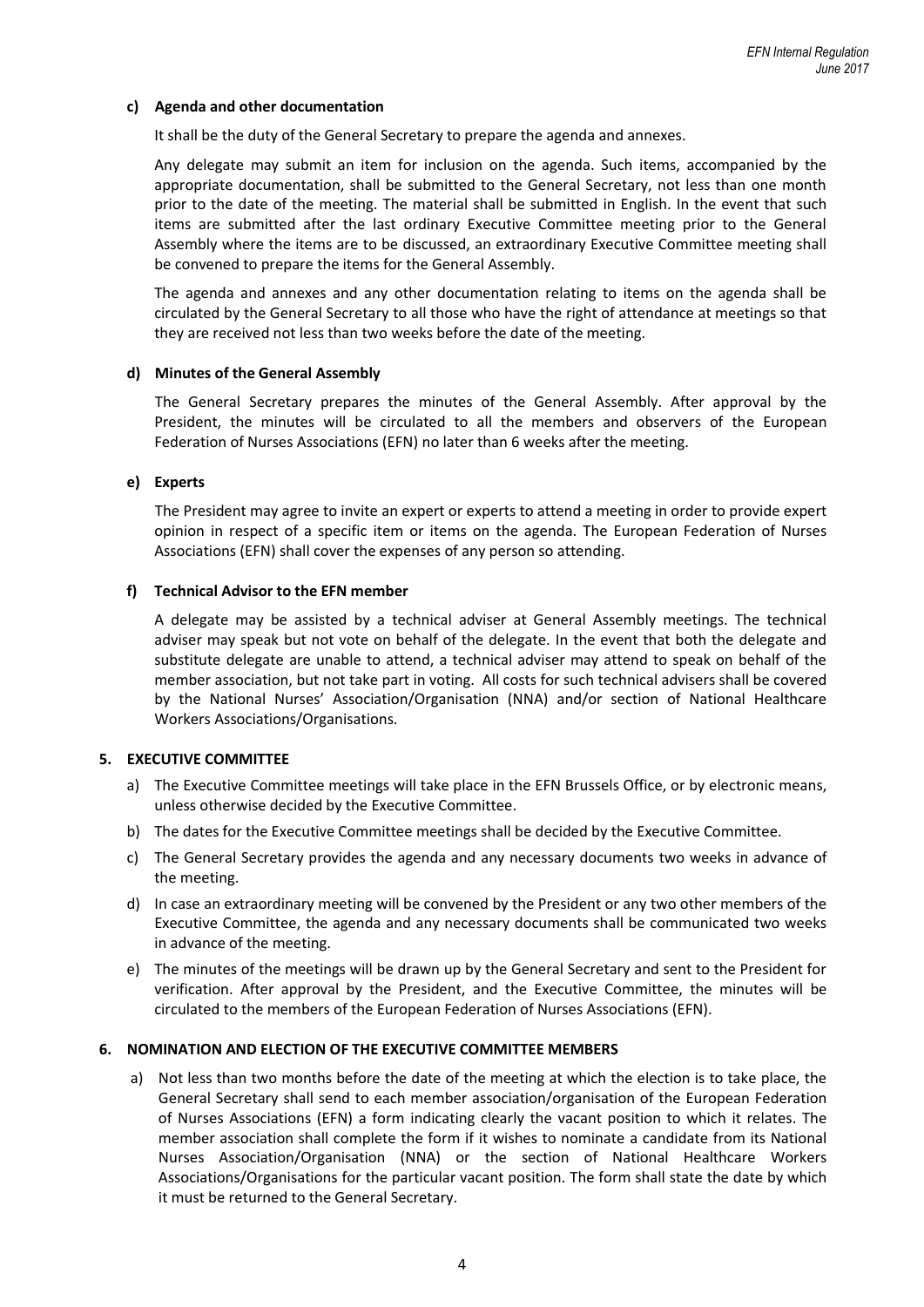- b) The candidate must comply with the criteria as laid down in *Article 7.1 of the Constitution*.
- c) Not less than one month before the meeting at which the election is to take place, the General Secretary shall circulate to each member association/organisation of the European Federation of Nurses Associations (EFN) a list of candidates nominated for election, including any information provided by the candidate (biography, statement, etc...).
- d) The election shall take place during the General Assembly of the European Federation of Nurses Associations (EFN). It shall be conducted by secret ballot and each delegate of the member associations of the European Federation of Nurses Associations (EFN) shall have the right to vote for one of the persons whose names appear in the list of nominations for each vacant position.
- e) The result of the elections shall be decided on a simple majority of the votes cast.
- f) In the event that there should be a tied vote, the meeting shall be adjourned and on reconvening a second vote shall be taken. If there is still a tied vote the President shall have the right to cast a second vote, except that, if the tied vote should occur in the election of the President, the Vice-President shall have the right to cast a second vote.
- g) If a candidate withdraws her/his candidacy before the meeting of the General Assembly, and there are no other candidates for the vacancy, the current Executive Committee member will stay on until the next meeting, at which new elections for that vacant position will be organised in accordance with article 6.a-c of the Internal Regulation.
- h) Once elected as a member of the Executive Committee, he/she automatically loses his/her membership when he/she loses his/her registration as a nurse.

## **6. bis NOMINATION AND ELECTION OF THE FOUR EFN DIRECTORS FOR ENRF**

- a) Not less than two months before the date of the meeting at which the election is to take place, the EFN Secretary General shall send to each member association/organisation of the European Federation of Nurses Associations (EFN) a form indicating clearly the vacant position to which it relates: 1/ Founding EFN Director and 2/ 3 EFN Director (see ENRF constitution and IR). The member association shall complete the form if it wishes to nominate a candidate from its National Nurses Association/Organisation (NNA) or the section of National Healthcare Workers Associations/Organisations for the particular vacant position. The form shall state the date by which it must be returned to the Secretary General.
- b) Not less than one month before the meeting at which the election is to take place, the EFN Secretary General shall circulate to each member association/organisation of the European Federation of Nurses Associations (EFN) a list of candidates nominated for election of the 4 posts, including any information provided by the candidate (biography, statement, etc...).
- c) The election shall take place during the General Assembly of the European Federation of Nurses Associations (EFN). It shall be conducted by secret ballot and each delegate of the member associations of the European Federation of Nurses Associations (EFN) shall have the right to vote for one of the persons whose names appear in the list of nominations for each vacant position in the board of the ENRF.
- d) The result of the elections shall be decided on a simple majority of the votes cast.
- e) In the event that there should be a tied vote, the meeting shall be adjourned and on reconvening a second vote shall be taken. If there is still a tied vote the EFN President shall have the right to cast a second vote.
- f) His/her term of office is two years and can be renewed for two consecutive terms. Therefore, the total term of office of the President cannot exceed six years.

Two board members elections will be held during the last meeting of years with odd numbers. The other two board members elections will be held during the last meeting of years with even numbers.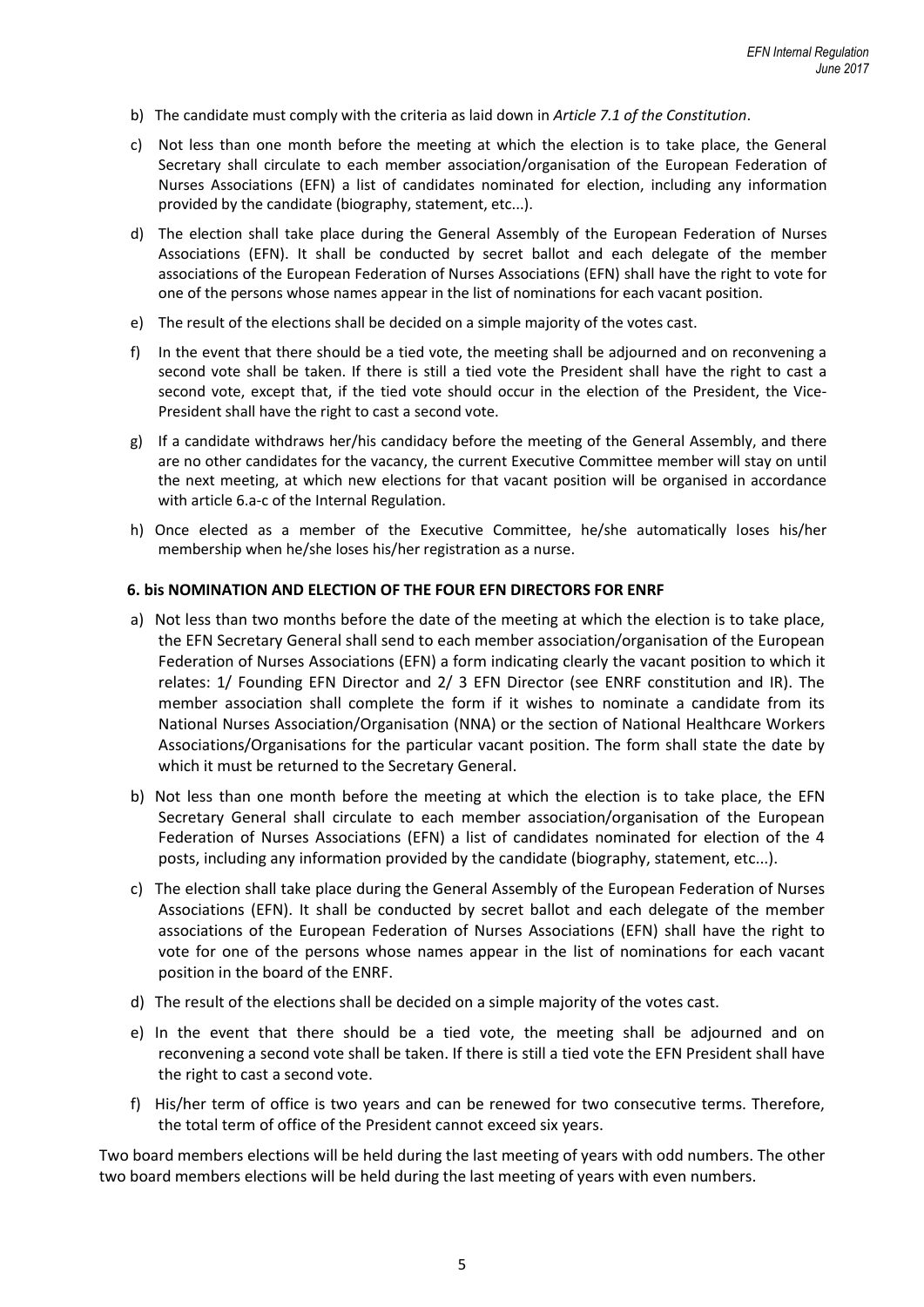## **7. FINANCIAL OPERATION**

## **a) Funding**

The financial year shall be from 1st January to 31st December.

All member associations/organisations shall pay dues each year at the rate agreed by the General Assembly by the 31<sup>st</sup> March, after receiving the membership fee letter. Individual National Nurses' Association/Organisation (NNA) and/or section of National Healthcare Workers Associations/Organisations can apply to the Executive Committee to pay their membership fees on a quarterly basis.

International associations/organisations, European institutions and associations/organisations accorded observer status shall pay an amount each year as agreed by the General Assembly.

At its final meeting in each year, the General Assembly will determine the level of dues to be paid by each member association/organisation for the ensuing financial year and by associations/organisations having observer status. In determining the level of dues and of other payments to be made, the General Assembly shall have regard to the financial position of the European Federation of Nurses Associations (EFN) as reflected in the statement of accounts for the past financial year and in the provisional budget for the next financial year.

The dues for the European Federation of Nurses Associations (EFN) members shall be based on the membership figures of the European Federation of Nurses Associations (EFN) as of 1<sup>st</sup> January of the previous year, presented by each National Nurses Association/Organisation (NNA) or section of National Healthcare Workers Association/Organisation member of the European Federation of Nurses Associations (EFN), and the Euro zone inflation for the current year and shall be calculated based on an agreed minimum base amount per individual member in the National Nurses Association/Organisation (NNA) or section of National Healthcare Workers Association/Organisation.

In relation to the due for the European Nursing Research Foundation (ENRF) shall be based on the membership figures of the European Federation of Nurses Associations (EFN) as of 1<sup>st</sup> January of the previous year, presented by each National Nurses Association/Organisation (NNA) or section of National Healthcare Workers Association/Organisation member of the European Federation of Nurses Associations (EFN), and the Euro zone inflation for the current year and shall be calculated based on an agreed minimum base amount per individual member in the National Nurses Association/Organisation (NNA) or section of National Healthcare Workers Association/Organisation.

The dues for observers shall be fixed at an annual bloc amount. One or more observers may be exempted from paying dues, as determined by the General Assembly.

Notwithstanding the payment of dues by member associations/organisations, and associations/organisations having observer status, each association/organisation shall meet the expenses of its official delegate or deputy in attending General Assemblies of the European Federation of Nurses Associations (EFN). Similarly, associations/organisations having observer status at the meetings of the European Federation of Nurses Associations (EFN) shall meet the expenses of their representatives.

### **b) Treasurer**

The treasurer is responsible for:

- Overseeing the accounts and all financial transactions of the European Federation of Nurses Associations (EFN);
- Presenting proposals for annual budgets and membership dues;
- Preparing financial analysis for the European Federation of Nurses Associations (EFN) and its activities in a 3-year period years' perspective, to be revised and presented in conjunction with proposals for annual budgets;
- Presenting proposals for principles regarding the European Federation of Nurses Associations (EFN) financial policy.